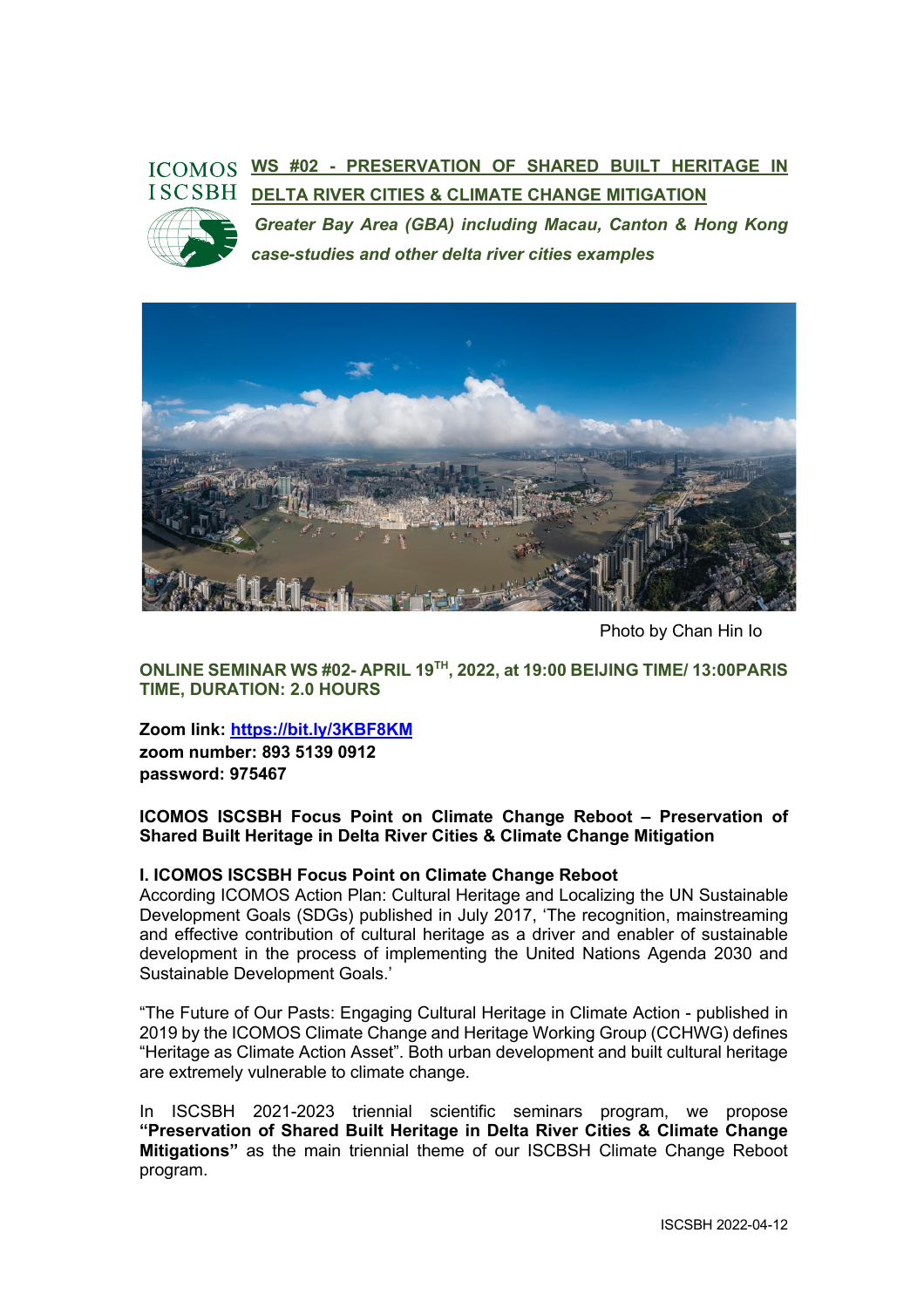#### **II. Webinar series topic statement:**

#### **Preservation of Shared Built Heritage in Delta River Cities & Climate Change Mitigation**

The great River Deltas of the World are home to more than 500 million people. As our key case study in this webinar, the Pearl River Delta Metropolitan Region (PRD), now part of the "Guangdong-Hong Kong-Macau Greater Bay Area" (GBA) in Southern China has become one of the largest contiguous urban regions in the world. The 2020 *State of the World Cities report*, published by the United Nations Human Settlements Programme, estimates the population of the delta region at more than 120 million people.

In Pearl River Delta Region, climate change is estimated to cause important impacts on the regional economy, which represents nearly 10% of China's GNP. Relative sea level rise, flooding and immersion risks make this region particularly vulnerable. In the southern part of the Delta, urban development is at risk because the land lies between - 0.3m to 0.4m relative to mean sea level (MSL).

According to the Intergovernmental Panel on Climate Change (IPCC) report, the Delta region including built areas such as the Historical Centre of Macau (UNESCO World Heritage, 2005) are also subject to more frequent and extreme climate conditions such as increase in the intensity of tropical cyclones and storms.

Cultural heritage management, especially in Delta River City-Regions is a key factor to preserve historical and cultural identity as well as touristic attractivity of these places that have since long time served as commercial crossroads and cultural melting pots.

"Climate change is a cross-sector, cross-domain subject which has far-reaching socioeconomic and cultural impacts across the globe...Hong Kong's Climate Action Plan 2030+ seeks to make Hong Kong a better and smarter place to live and work1." Hong Kong has acceded to the Paris Agreement and will follow its reporting timeline. Hong Kong has developed the 4Ts (Timeline, Transparency, Targets and Together) as its operational framework.

Macau "bears witness to one of the earliest and longest-lasting encounters between China and the West, based on the vibrancy of international trade" (UNESCO). Monuments and cultural heritage such as former Sun Yat-sen dwelling have been through important restauration efforts to mitigate erosion and saltwater intrusion problems.

Shenzhen joins the list of cities that suffer from extreme weather conditions under climate change global impacts. Sudden rainstorms and flash floods are among overwhelming problematics and major risks that the coastal city encounters. In recent years, efforts are being made to combat the effects of climate change and congestion. The city is using artificial intelligence (AI) and building information modelling (BIM) in its planning tools for its "sponge city" initiatives, "district cooling plants", to achieve the "goal of 100% green buildings", to cut energy cost and to reduce pollution from traffic.

In short, as a particularly vulnerable place, delta city regions such as GBA (Greater Bay Area) area intends to respond proactively to the impacts of climate change. Besides technology, socio-economic and cultural aspects are key factors that heritage building preservation specialists need to embrace to cope with the up-coming changes. Sharing experiences, crossing expertise domains with planning and city management stake holders are objectives of our ISCSBH webinar.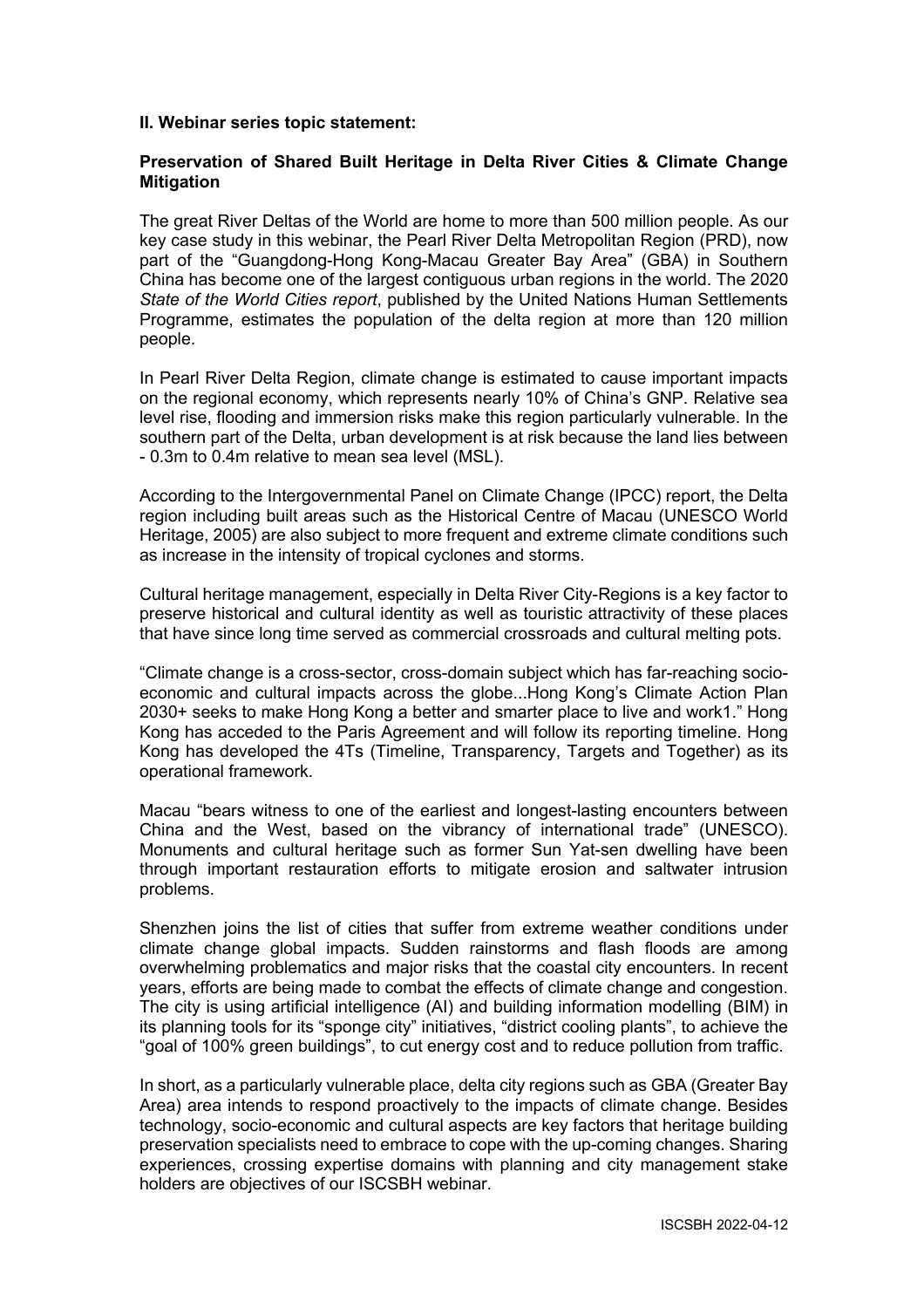# **WS #02 - PRESERVATION OF SHARED BUILT HERITAGE IN DELTA RIVER CITIES & CLIMATE CHANGE MITIGATION**

#### **PROGRAM**

# **When: 2022-04-19 Time: 19:00 Beijing /13:00Paris Duration: 2.0 hours**

19:00 /19:10– STARTING-WELLCOME SPEECH

ISCSBH President Ar. Maria José de Freitas ISCSBH SG Dr. Ding Yuan

#### 19:10/ 20:00 - FIRST PANEL: HERITAGE AND CLIMATE CHANGE

19:10/19:30 – "Macao heritage conservation experiences and preventive response to adverse climate conditions" Dra. Deland, Leong Wai Man, President of Macao Cultural Affairs Bureau Ar. Jeff, Ho Cheok Fong, Macao Cultural Affairs Bureau

19:30/19:50 – "Protection of MegaCity Landmarks from Climate-induced Coastal Flooding Risks through Engineering Innovation" Prof. Joseph Lee, President of MUST University, Macau

Panel moderated by Prof. Romeo Carabelli, ISCSBH Vice President

#### 19:50/20:30 – SECOND PANEL: PLANNING FOR CLIMATE CHANGE IN GBA

19:50/20:10 – "Lessons of Climate Change Adaptation from GBA and Yangtze Delta in waterfront development" Arch. Wu Xiaoli, Architect Urban Planner at Dr. Ning Liu, ISCSBH Focal Point for Climate Change

20:10/20:30 – "Green infrastructures towards resilient cities" Prof. Cristina Calheiros, St Joseph University, Macau Panel moderated by Dr. Ai Tee Goh ISCSBH Vice President

20:30/20:50 – OPEN DISCUSSION/Q&A

Moderated by Romeo Carabelli and Ai Tee Goh

#### 20:50/21:00 – END REMARKS/CLOSING SESSION

ISCSBH Focal Point for Climate Change Dr. Ning Liu ISCSBH President Ar. Maria José de Freitas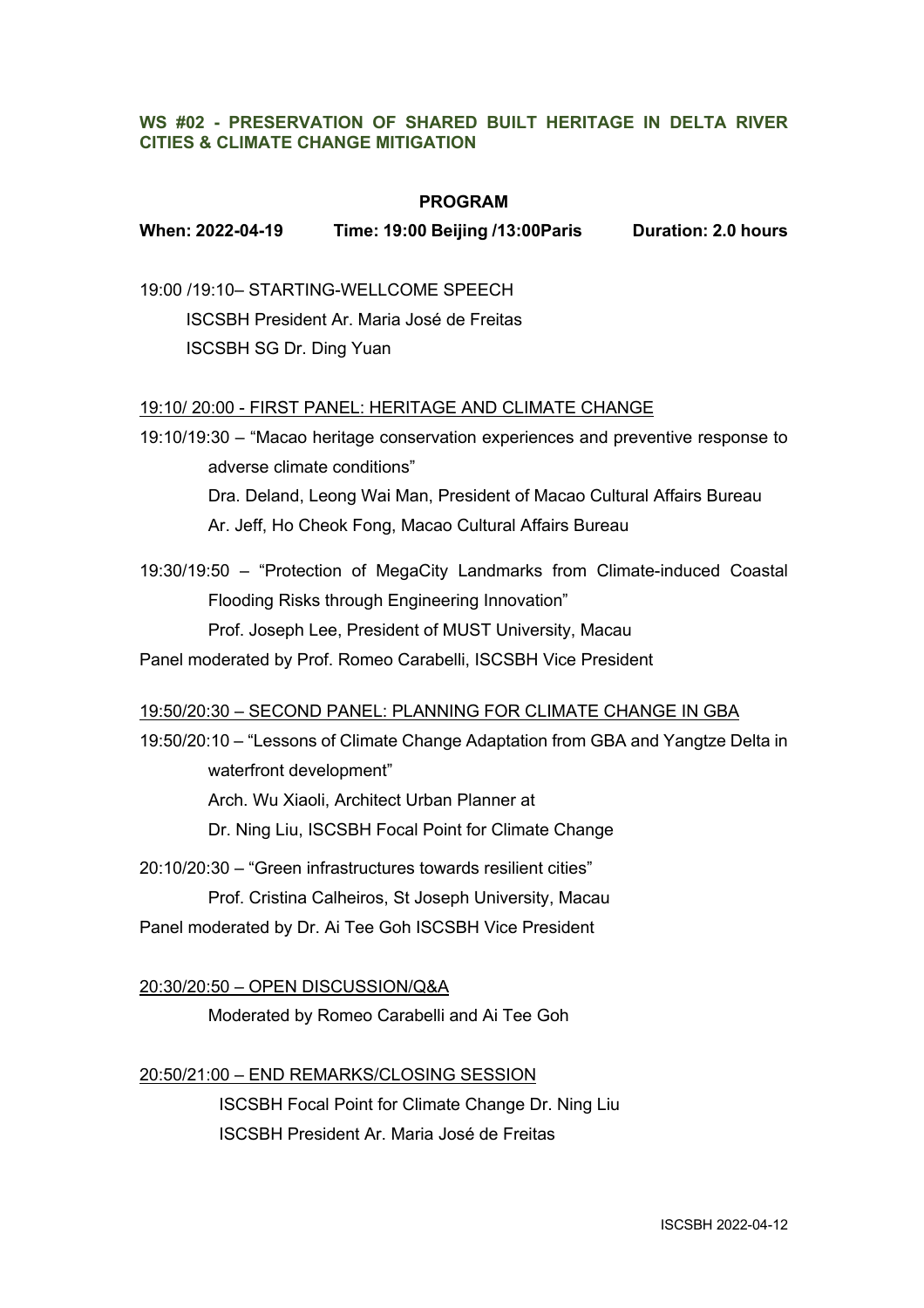# **1- FIRST PANEL: HERITAGE AND CLIMATE CHANGE**

#### **1.1- Macao heritage conservation experiences and preventive response to adverse climate conditions**

Dra. Deland, Leong Wai Man, President of Macao Cultural Affairs Bureau Ar. Jeff, Ho Cheok Fong, Macao Cultural Affairs Bureau

**Dra. Deland, Leong Wai Man -** received her Bachelor Degree in Architecture from Taiwan Tung Hai University, then completed her Postgraduate Diploma in Architecture from Bartlett School of Architecture, University College London(UCL) in U.K., and received the Royal Institute of British Architects Part II validated qualification.

President Leong Wai Man has achieved a solid career path at the forefront of many challenging projects in the field of Cultural Heritage Conservation in Macao, gathering unique in-sight, expertise and leadership skills that are strongly focused on heritage best-practice conservation methods, the implementation of adequate adaptive re-use projects for historical buildings and the development of crucial heritage policies, including the "Cultural Heritage Protection Law of Macao" and the "Protection and Management Plan of the Historic Centre of Macao". She has recently been appointed as the President of the Cultural Affairs Bureau of Macao S.A.R. Government and remains a central driving force in the continuous protection of Macao's World Heritage and other local classified sites, also with substantial advancements in the development of the local Cultural Creative Industries, the promotion of Cultural and Art Activities, the modernization of the local Public Library system and other numerous on-going heritage conservation endeavours.

**Jeff, Ho Cheok Fong -** works in the Cultural Affairs Bureau of Macao SAR Government (IC) since 2012. He is now as the Chief of the Division for Cultural Heritage Conservation of the Department of Cultural Heritage. Working on the conservation, revitalization, and management work of classified immovable assets. Carrying out survey and inspection to safety status of the classified assets.

# **Title - Macao Heritage Conservation Experiences and Preventive Response to Adverse Climate Conditions**

#### **Keywords: Climate change; heritage conservation; typhoon; flooding; preventive response.**

**Abstract -** Macao, as one of the Delta River cities, facing the challenges from severe weather, especially typhoon and flooding. It will be more challenges for low-lying and fragile heritage. In order to mitigate the above situations, the Cultural Affairs Bureau of Macao SAR Government (IC) launched different strategies for severe weather. For example, according to the forecast of typhoon and flooding, IC will build up temporary water blocking system, pumping system for low-lying heritage. After typhoon and flooding, IC will also send the inspection team to check the situation of all heritage buildings in Macao and launched restoration correspondingly. Those strategies prevent the damage of heritage from severe weather effectively, and also keep and last the values of heritage.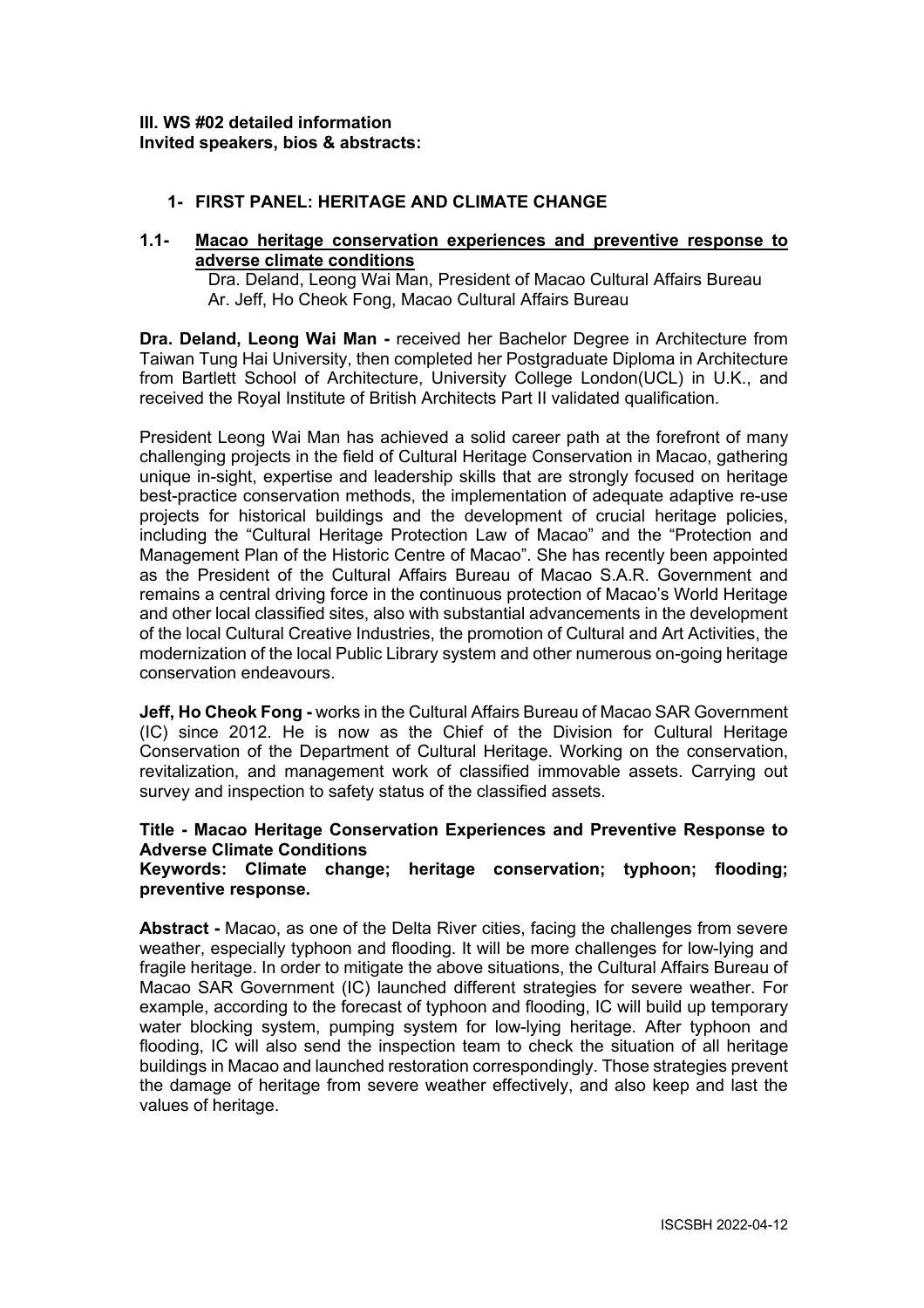# **1.2- Protection of MegaCity Landmarks from Climate-induced Coastal Flooding Risks through Engineering Innovation**

Professor Hun-wei Lee

**Prof. Joseph Hun-wei Lee -** the President and Chair Professor of the Macau University of Science and Technology, is a Fellow of the Royal Academy of Engineering in the UK and the Hong Kong Academy of Engineering Sciences. He is currently the President of the International Association for Hydro-environment Engineering and Research (IAHR).

# **Title - Protection of MegaCity Landmarks from Climate-induced Coastal Flooding Risks through Engineering Innovation**

# **Keywords: Coastal risks; climate change; urban flooding; sponge city; heritage protection.**

**Abstract -** Happy Valley is where Hong Kong all started. The Happy Valley race course is also a symbol of Hong Kong life – with over 150 years of heritage of horse racing as a gaming entertainment for the public. This talk will explain the climate change induced impacts on urban flooding, and how the coastal risks are mitigated through sponge-city like engineering innovations over the past two decades.

# **2- SECOND PANEL: PLANNING FOR CLIMATE CHANGE IN GBA**

# **2.1- Lessons of Climate Change Adaptation from GBA and Yangtze Delta in waterfront development**

Dr. Ning Liu & Arch. Wu Xiaoli, architects & planners

**Dr. Ning Liu -** is the holder of a PhD in Urban Sciences at Swiss Federal Institute of Technology in Lausanne, she is a specialist of climate change and urban resilience and has worked as project leader for major urban transformation projects such as master planning of Shanghai Zhenru and Wuhan Southlake subcenters in China, Rabat-Salé (UNESCO heritage site) redevelopment project and Casablanca ANFA Airport Rehabilitation Project in Morocco. Dr. Ning LIU is partner at Building For Climates architects in Paris. In 2022, their "innovating eco-construction for people" project in South Africa is finalist of UIA (International Union of Architects) 2030 award for UN 2030 Agenda for Sustainable Development.

**Arch. Xiaoli Wu -** has worked many years as Architect in Chief of Shenzhen Research Institute of Urban Planning & Design and serves currently as Chief Urban Planner for the most important seafront development area in Shenzhen, Greater Bay Area, China. As professor-level senior planner, she is also vice chairman of the 6th Shenzhen Women's Federation, member of the Planning Implementation Academic Committee of China Urban Planning Society.

#### **Title - Lessons of Climate Change Adaptation in Great River Delta Cities, examples from GBA (Greater Bay Area) and Yangtze River Delta Key words - Climate change; river deltas; resilience; urban waterfront; industrial heritage.**

**Abstract -** Great River Deltas are home to more than 500 million people in the world. Under current challenges of climate change and social economic dynamics in these crucial areas, preserve the shared built Heritage in delta river cities and adopt measures of climate change mitigations and adaptations are of primary importance.